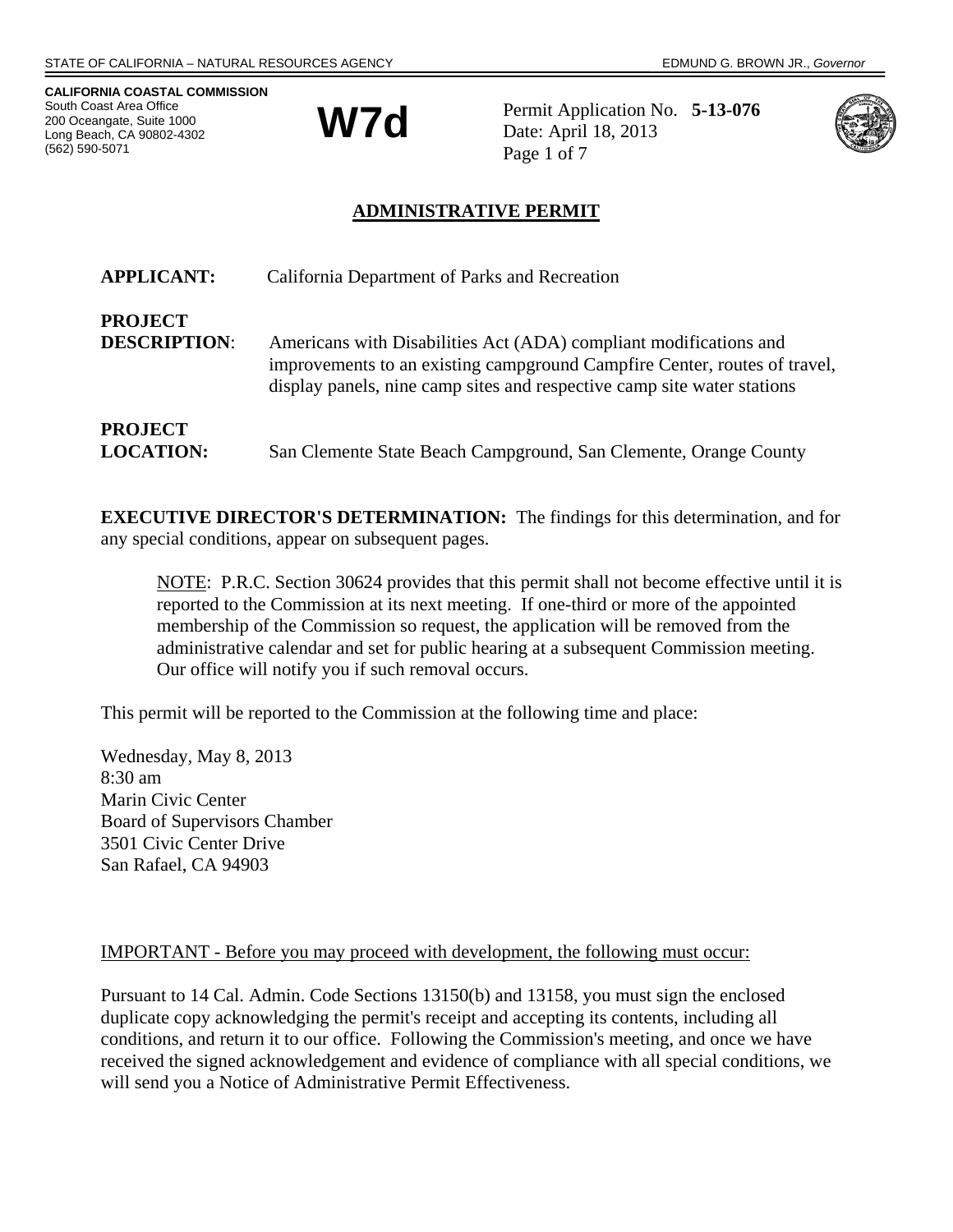### **BEFORE YOU CAN OBTAIN ANY LOCAL PERMITS AND PROCEED WITH DEVELOPMENT, YOU MUST HAVE RECEIVED BOTH YOUR ADMINISTRATIVE PERMIT AND THE NOTICE OF PERMIT EFFECTIVENESS FROM THIS OFFICE.**

CHARLES LESTER Executive Director

By: Liliana Roman Title: Coastal Program Analyst

# **STANDARD CONDITIONS:**

- 1. Notice of Receipt and Acknowledgment. The permit is not valid and development shall not commence until a copy of the permit, signed by the permittee or authorized agent, acknowledging receipt of the permit and acceptance of the terms and conditions, is returned to the Commission office.
- 2. Expiration. If development has not commenced, the permit will expire two years from the date on which this permit is voted on by the Commission. Development shall be pursued in a diligent manner and completed in a reasonable period of time. Application for extension of the permit must be made prior to the expiration date.
- 3. Interpretation. Any questions of intent or interpretation of any term or condition will be resolved by the Executive Director or the Commission.
- 4. Assignment. The permit may be assigned to any qualified person, provided assignee files with the Commission an affidavit accepting all terms and conditions of the permit.
- 5. Terms and Conditions Run with the Land. These terms and conditions shall be perpetual, and it is the intention of the Commission and the permittee to bind all future owners and possessors of the subject property to the terms and conditions.

## **SPECIAL CONDITIONS:** See pages five to seven.

## **EXECUTIVE DIRECTOR'S DETERMINATION (continued):**

The Executive Director hereby determines that the proposed development is a category of development, which, pursuant to PRC Section 30624, qualifies for approval by the Executive Director through the issuance of an Administrative Permit. Subject to Standard and Special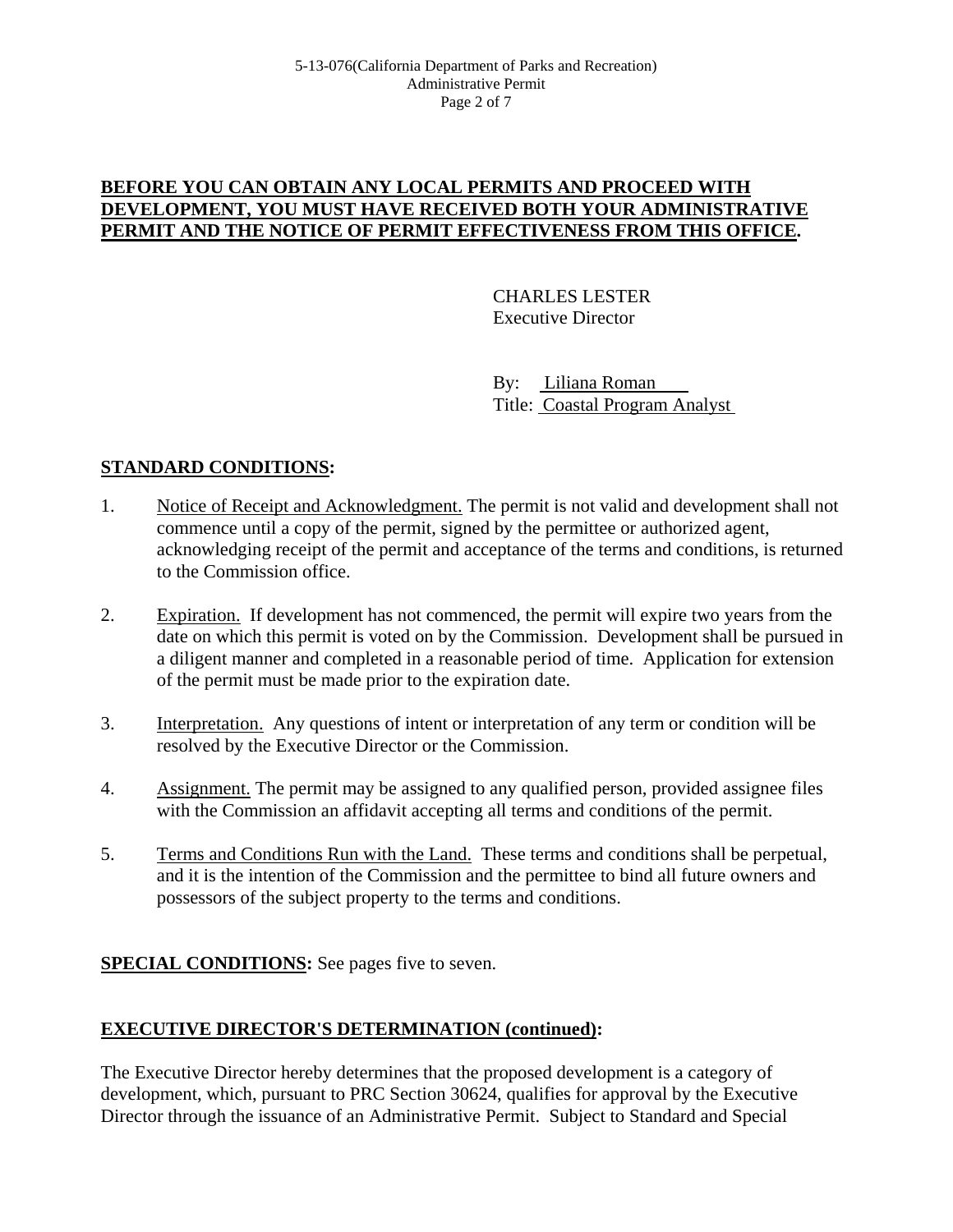#### 5-13-076(California Department of Parks and Recreation) Administrative Permit Page 3 of 7

Conditions as attached, said development is in conformity with the provisions of Chapter 3 of the Coastal Act of 1976 and will not have any significant impacts on the environment within the meaning of the California Environmental Quality Act. If located between the nearest public road and the sea, this development is in conformity with the public access and public recreation policies of Chapter 3.

### **FINDINGS FOR EXECUTIVE DIRECTOR'S DETERMINATION:**

### **A. Project Location and Description**

The project site is the public campground located within San Clemente State Beach, at 225 Avenida Calafia, San Clemente, Orange County (Exhibit 1). The San Clemente State Beach is characterized by a wide sandy beach, 150' high sandstone coastal bluffs with developed campground on the bluff top. The State Beach/Park is bordered by residential uses at its north and southern ends, the Pacific Ocean to the west and Interstate 5 to the east. The State Beach/Park provides 160 developed campsites including 72 RV sites, group camping area, and a 200 space day visitor parking lot. Access to the beach from the bluff top is provided along two trails down the bluff face.

The proposed development is an operational improvement project which proposes to update existing structures for compliance with the Americans with Disabilities Act (ADA) within the State Beach/Park campground. The proposed modifications and improvements within the State Beach/Park are to an existing campground Campfire Center, routes of travel, display panels, nine campsites and respective water stations on the bluff top areas of the campground. No work is proposed on the bluff face or beach.

Nine out of 160 campsites will be re-graded to ensure a level and firm surface and a 4"x6" pressure treated Douglas Fir border installed around the perimeter of the campsite for improved wheelchair accessibility and safety, the existing wood lattice shade structure, fire ring, pedestal BBQ and table will be demolished/removed and replaced, the camp site number will be painted blue and two new blue parking bumpers will be installed. Modifications to the water stations corresponding to the nine camp sites (total of 7 water stations) are also proposed to ensure ADA compliant wheelchair access from the Park road with new curb cuts and curb ramps. Existing display panels throughout the State Park at four sites adjacent to bathroom facilities are proposed to be made wheelchair accessible from the restrooms by construction of a bordered access path and the existing displays will be reset at proper height and provided a minimum of 36" clearance on all sides. The existing Trail from the Day Use Parking Area to Campground Loop Road will be leveled, bordered and backfilled and new sidewalk curb cuts apron with truncated domes are proposed for wheelchair access. Additionally, the Campfire Center ADA compliant modifications include removal of an existing 12' x 20' raised wood stage and construction of a new concrete stage 6" above ground level in the existing footprint, original size and shape with an entrance ramp to the left of the new concrete slab stage; adjustment of the existing podium height for proper height and clearances; modification of existing bench seating to include four ADA compliant seating areas with companion seating; and modifications (e.g., may require a change of up to 3 inches by excavation or addition of compacted ½" minus class A road base) to the existing routes of travel/pathways within the Campfire Center to create an access aisle to wheelchair seating areas and modify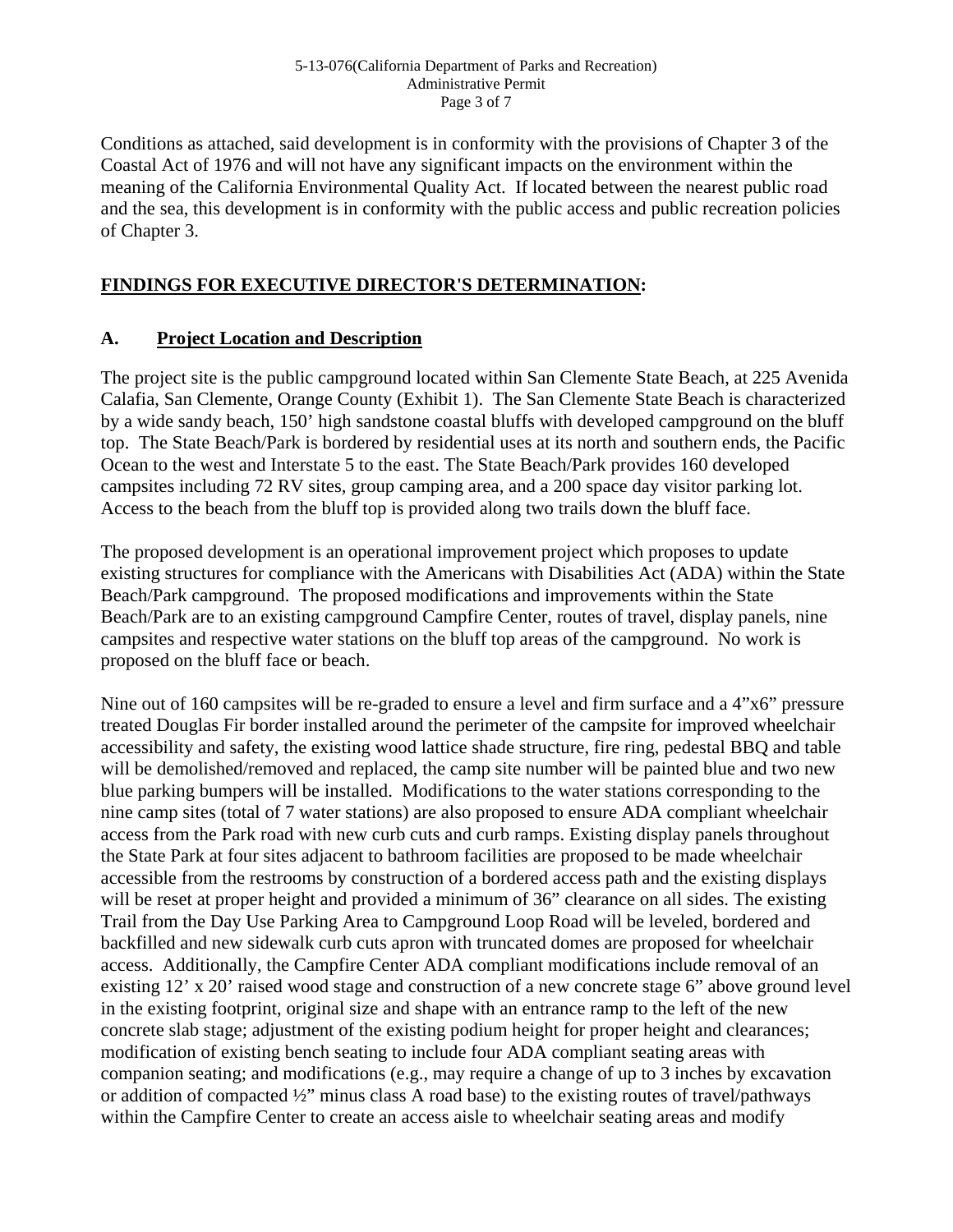#### 5-13-076(California Department of Parks and Recreation) Administrative Permit Page 4 of 7

pathways to and from the Campfire Center to ensure the pathways are level and firm. Exhibit 2 provides proposed project plans and photographs. Construction is proposed to occur in the off-peak season between October 15 and March 15.

### Resources

The San Clemente State Park includes sensitive coastal bluff landforms and native coastal sage scrub habitat along fenced off bluff top areas. Public access trails meander adjacent to native coastal sage scrub along coastal canyon areas inland of the coastal bluffs. No sensitive or specialinterest plants or animals that may occur within coastal bluff scrub habitat have been observed in the vicinity of the camp sites or Campfire Center. The proposed work is along developed campground areas on the bluff top and are setback at least 100 feet from the bluff edge. The Day-Use Visitor parking lot and picnic areas are the closest development to the coastal bluff edge, and no work is proposed at these locations.

However, due to the proximity to sensitive coastal bluff and canyon landforms and to relatively undisturbed native vegetation, there is a potential for indirect impacts during construction such as activities of equipment or personnel outside designated construction areas, erosion, water runoff, soil disturbances that enhance germination and proliferation of nonnative and invasive plant species.

As proposed a minimal amount of soil area will be disturbed by the re-grading/leveling of existing roads/pathways and drilling of holes for the installation of the wood lattice shade structures at nine of the camp sites. To avoid adverse impacts to biological resources and address water quality concerns during construction, the applicant proposes to implement BMPs for temporary sediment control, temporary soil stabilization, scheduling, and materials handling. The proposed project does not include any drainage improvements. Furthermore, **Special Condition #1** requires the applicant comply with construction best management practices (BMPs).

### Public Access

Public access during construction is not anticipated to be adversely impacted during project construction due to the brief construction period and the minimal amount of heavy work proposed in the project areas. The proposed project will enhance accessibility to the public facilities at the State Beach/Park for a wider segment of the public. The nine campsites proposed to be modified to accommodate guests requiring the use of wheelchairs for mobility will not be removed from the pool of campsites available to the general public. Members of the public without a state issued Disabled Person Parking Placard will still be able to utilize the ADA compliant campsites if those sites are available when all other campsites in the campground are in use on a per single night at a time basis (if the site is not reserved by a guest with a Disabled Person Parking Placard by 2pm, the site is made available to the general public). Furthermore, the applicant proposes, and **Special Condition #3** requires, construction to take place during the off-season in order to minimize impacts to public access. **Special Condition #2** also requires the applicant designate specific staging area(s) that avoid impacts to public access, to beach areas and to sensitive habitat areas.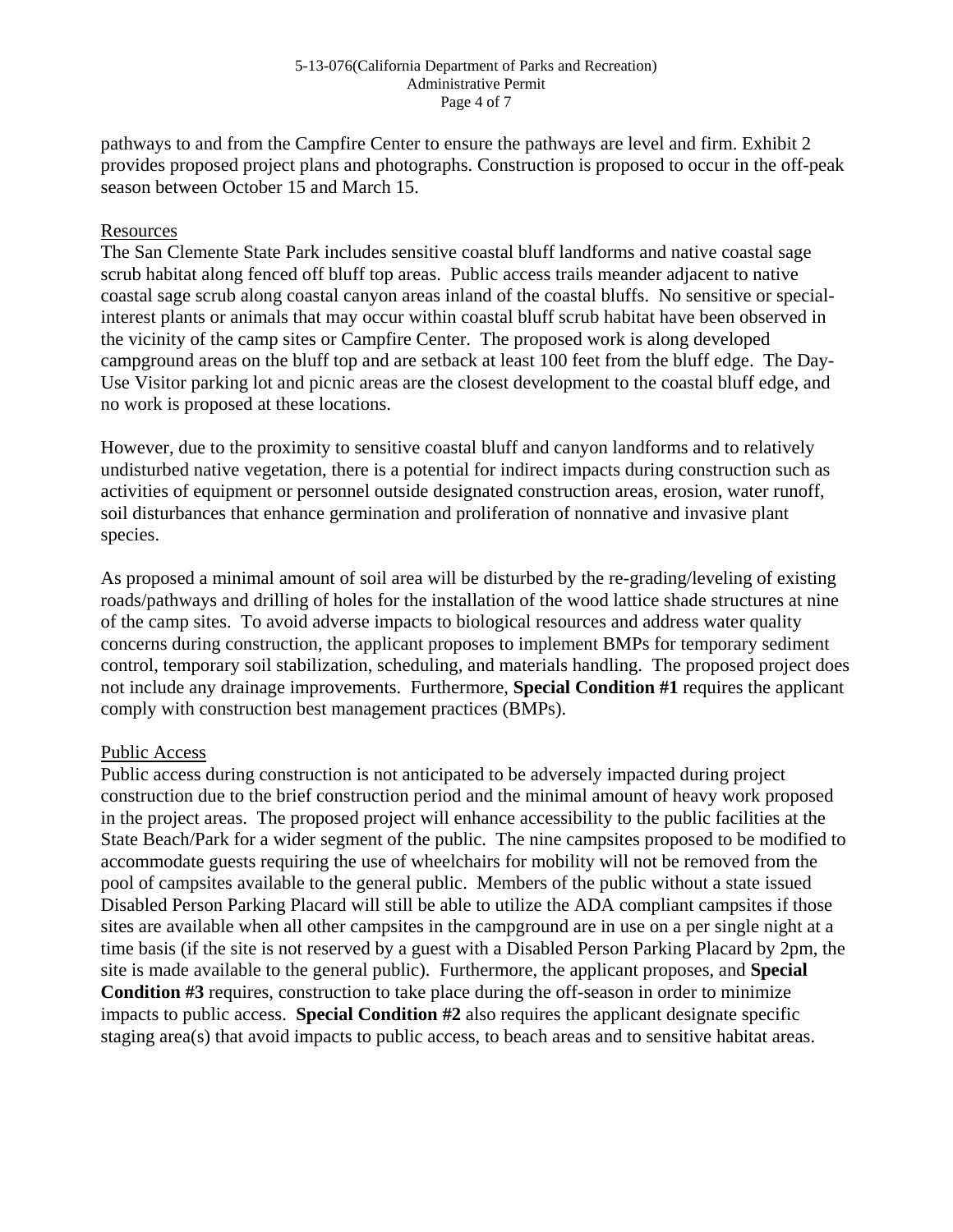# **B. Water Quality**

The proposed development has a potential for discharge of polluted runoff from the project site into nearby coastal waters. The storage or placement of construction material, debris, or waste in a location where it could be discharged into coastal waters would result in an adverse effect on the marine environment. To reduce the potential for construction related impacts on water quality, the Commission imposes special conditions requiring, but not limited to, the appropriate storage and handling of construction equipment and materials to minimize the potential of pollutants to enter coastal waters. Therefore, the Commission finds that the proposed development, as conditioned, conforms to Sections 30230 and 30231 of the Coastal Act regarding the protection of water quality to promote the biological productivity of coastal waters and to protect human health.

# **C. Local Coastal Program**

The Commission certified the Land Use Plan for the City of San Clemente on May 11, 1988, and certified an amendment approved in October 1995. On April 10, 1998, the Commission certified with suggested modifications the Implementation Plan portion of the Local Coastal Program. The suggested modifications expired on October 10, 1998. The City re-submitted on June 3, 1999, but withdrew the submittal on October 5, 2000. As conditioned, the proposed development is consistent with Chapter 3 of the Coastal Act and with the certified Land Use Plan for the area. Approval of the project, as conditioned, will not prejudice the ability of the local government to prepare a Local Coastal Program that is in conformity with the provisions of Chapter 3.

## **D. California Environmental Quality Act (CEQA)**

As conditioned, there are no feasible alternatives or additional feasible mitigation measures available that would substantially lessen any significant adverse effect that the activity may have on the environment. Therefore, the Commission finds that the proposed project, as conditioned to mitigate the identified impacts, is the least environmentally damaging feasible alternative and can be found consistent with the requirements of the Coastal Act to conform to CEQA.

# **SPECIAL CONDITIONS:**

- 1. **Storage of Construction Materials, Mechanized Equipment and Removal of Construction Debris.** The permittee shall comply with the following construction-related requirements:
	- (a) No demolition or construction materials, debris, or waste shall be placed or stored where it may enter sensitive habitat, receiving waters or a storm drain, or be subject to wave, wind, rain, or tidal erosion and dispersion.
	- (b) No demolition or construction equipment, materials, or activity shall be placed in or occur in any location that would result in impacts to environmentally sensitive habitat areas, streams, wetlands or their buffers.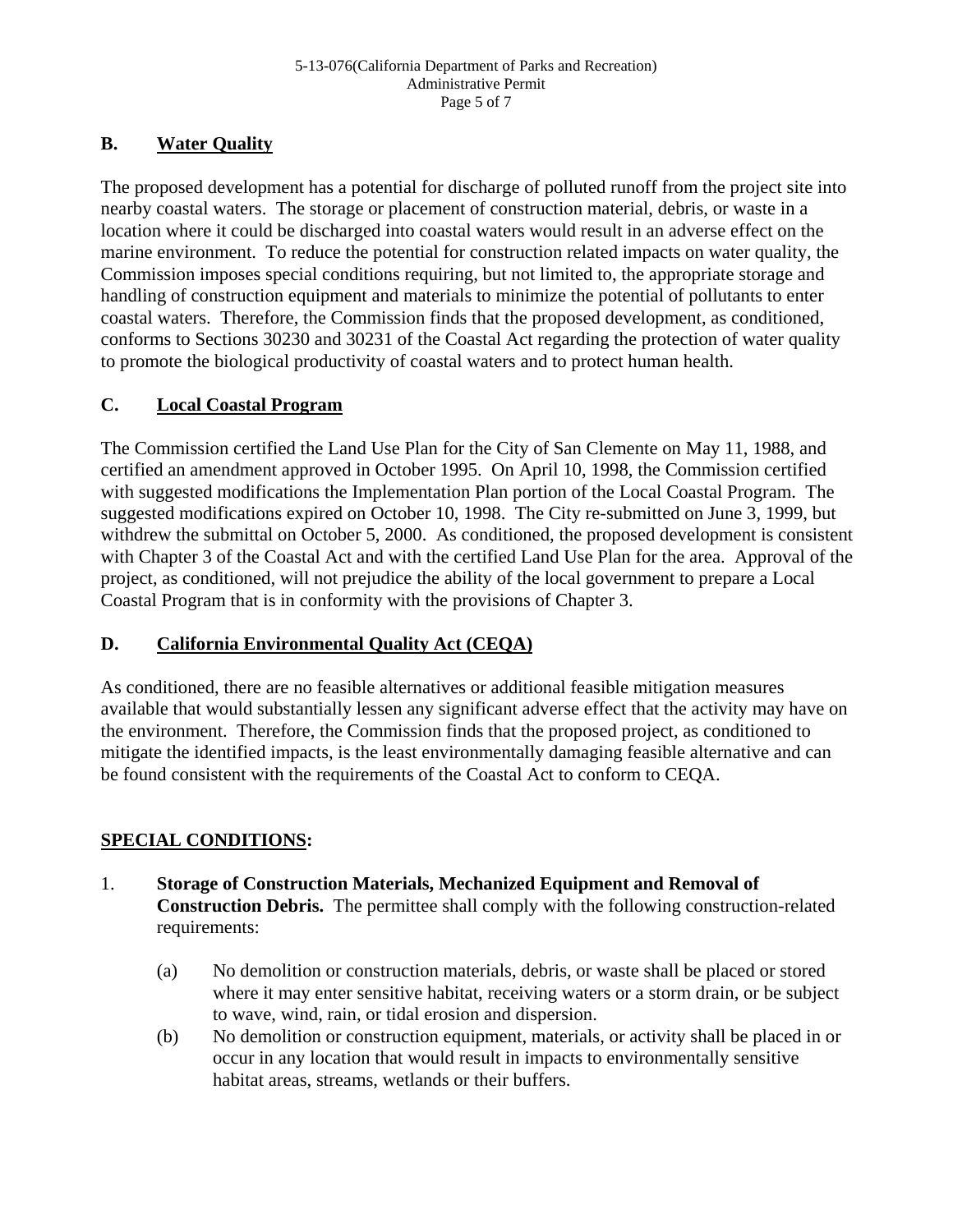#### 5-13-076(California Department of Parks and Recreation) Administrative Permit Page 6 of 7

- (c) Any and all debris resulting from demolition or construction activities shall be removed from the project site within 24 hours of completion of the project.
- (d) Demolition or construction debris and sediment shall be removed from work areas each day that demolition or construction occurs to prevent the accumulation of sediment and other debris that may be discharged into coastal waters.
- (e) All trash and debris shall be disposed in the proper trash and recycling receptacles at the end of every construction day.
- (f) The applicant shall provide adequate disposal facilities for solid waste, including excess concrete, produced during demolition or construction.
- (g) Debris shall be disposed of at a legal disposal site or recycled at a recycling facility. If the disposal site is located in the coastal zone, a coastal development permit or an amendment to this permit shall be required before disposal can take place unless the Executive Director determines that no amendment or new permit is legally required.
- (h) All stock piles and construction materials shall be covered with a sheeting material that will prevent dispersal of the stock pile and construction materials, enclosed on all sides, and shall be located as far away as possible from drain inlets and any waterway, and shall not be stored in contact with the soil.
- (i) Construction equipment or activity shall not occur outside the staging or storage area.
- (j) Public parking areas shall not be used for staging or storage of equipment.
- (k) Habitat areas shall not be used as staging or storage areas.
- (l) Machinery and equipment shall be maintained and washed in confined areas. specifically designed to control runoff and contaminants. Thinners or solvents shall not be discharged into sanitary or storm sewer systems.
- (m) The discharge of any hazardous materials into any receiving waters shall be prohibited.
- (n) Spill prevention and control measures shall be implemented to ensure the proper handling and storage of petroleum products and other construction materials. Measures shall include a designated fueling and vehicle maintenance area with appropriate berms and protection to prevent any spillage of gasoline or related petroleum products or contact with runoff. The area shall be located as far away from the receiving waters and storm drain inlets as possible.
- (o) Best Management Practices (BMPs) and Good Housekeeping Practices (GHPs) designed to prevent spillage and/or runoff of demolition or construction-related materials, and to contain sediment or contaminants associated with demolition or construction activity, shall be implemented prior to the on-set of such activity
- (p) All BMPs shall be maintained in a functional condition throughout the duration of construction activity.
- 2. **Construction Staging Area.** The permittee shall comply with the following construction staging area(s) restrictions to avoid impacts to public access, to beach areas or to sensitive habitat areas.
	- (a) Construction equipment or activity shall not occur outside the staging area